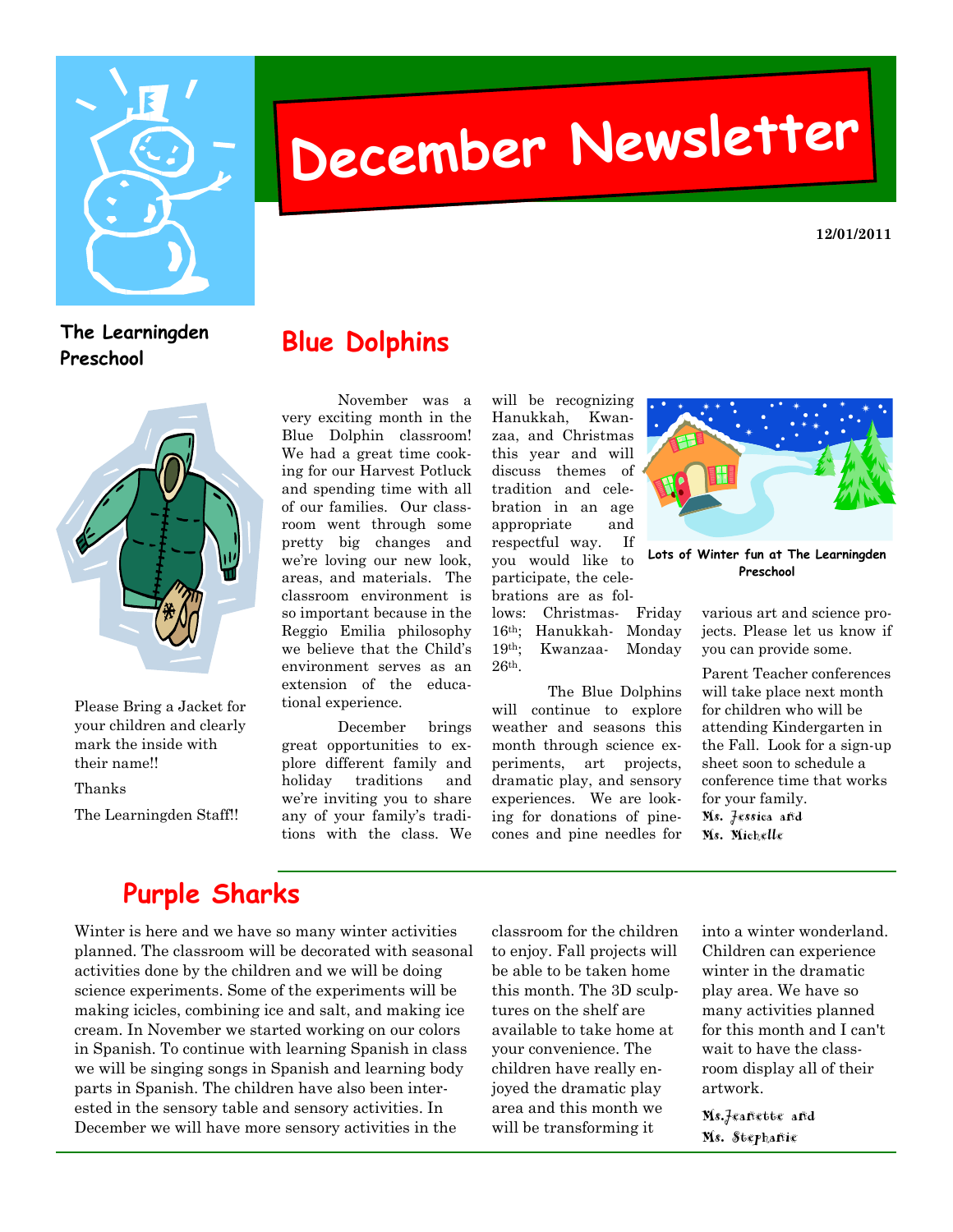#### **Rainbow Fish**

This month we will be baking, decorating our tree for the holidays, and making special presents for our families for winter!

We understand that not all families celebrate the holidays so please let us know if you do not want wish for your child to participate in holiday celebrations.



**We will be warming up for the holidays and having some great winter fun !!** 

This month we will also be cooking and continuing to learn and explore our new beading station in the room. We would love donations of a number chart and a new alphabet chart for the classroom. We are also in need of glitter and winter project items if there is something special you would like to donate.

Next week we will begin doing a collaborative gingerbread house that will add to the classroom decorations for this wonderful holiday season. If there is a special project or activity you would like to do or share with us please contact me and we will set up a time to do it in the classroom.

Happy holidays, Ms. June

Ms . Brittney and

Ms. Lauren

#### **Green Turtles**

Happy Holidays to all the Green Turtle fami‐ lies!! We are so excited for this wonderful time of the year! We will be very busy this month making winter and holiday crafts! It should be snowing in our class by next week and will soon be ready to decorate and sing five little snowmen white. We will also be working on special presents that will be sent home as well as ornaments. We may also be brave and try out a few baking projects as well as enjoy some hot (warm) coco! We un‐ derstand that we all have different ways of celebrating the holiday season so we want to welcome anyone who would like to share any special traditions or crafts that the children would enjoy! The Green Turtles are growing

Mrs. Jennifer will be on vacation from Dec  $19<sup>th</sup>$  to Jan 2<sup>nd</sup> but not to worry, the fantastic Ms. Brandi will make sure that everything goes well!

so tremendously, we have really been work‐ ing on building not only a community of learn‐ ers but a family where we all respect and care for each other, listening to our friends words and feelings and expressing ourselves! We look forward to Happy holidays filled with dancing, Putnee and singing with music Molly! Happy Holidays Love,

Ms. Jennifer & Ms. Brandi

#### **A Few New Things and some Familiar Reminders**

There have been some wonderful additions and new items at the Learningden Preschool in the last few months which will further enhance the exceptional learning experience we strive to offer your child. With the renovation of the Pre-K classroom, we ask that you not use pre-K as a walk through to get to other classrooms . The Pre-K classroom is designed for use by older children or younger children with supervision from Learningden staff. To help pre-K not be distracted, and their work and materials to stay protected, we ask that use the hallway when dropping off and that you refrain from conversation with other parents or teachers when the pre-K children are in there. This will be so beneficial to all of the children and we appreciate your support and understanding. A quick reminder as we are entering the busy holiday season.

Late pick up is any time after your scheduled time to pick up which could be 12:30, 4:30 or 5:30. We schedule staff based on the children that are there so please be courteous to the staff and other children and do not pick up late. We will be issuing late pick up fees for all children picked up after their scheduled time. The Learningden closes at 5:30 and that will be strictly enforced. It is only fair for the evening staff to get to go home after a long day so they are refreshed and well rested. Thank you!!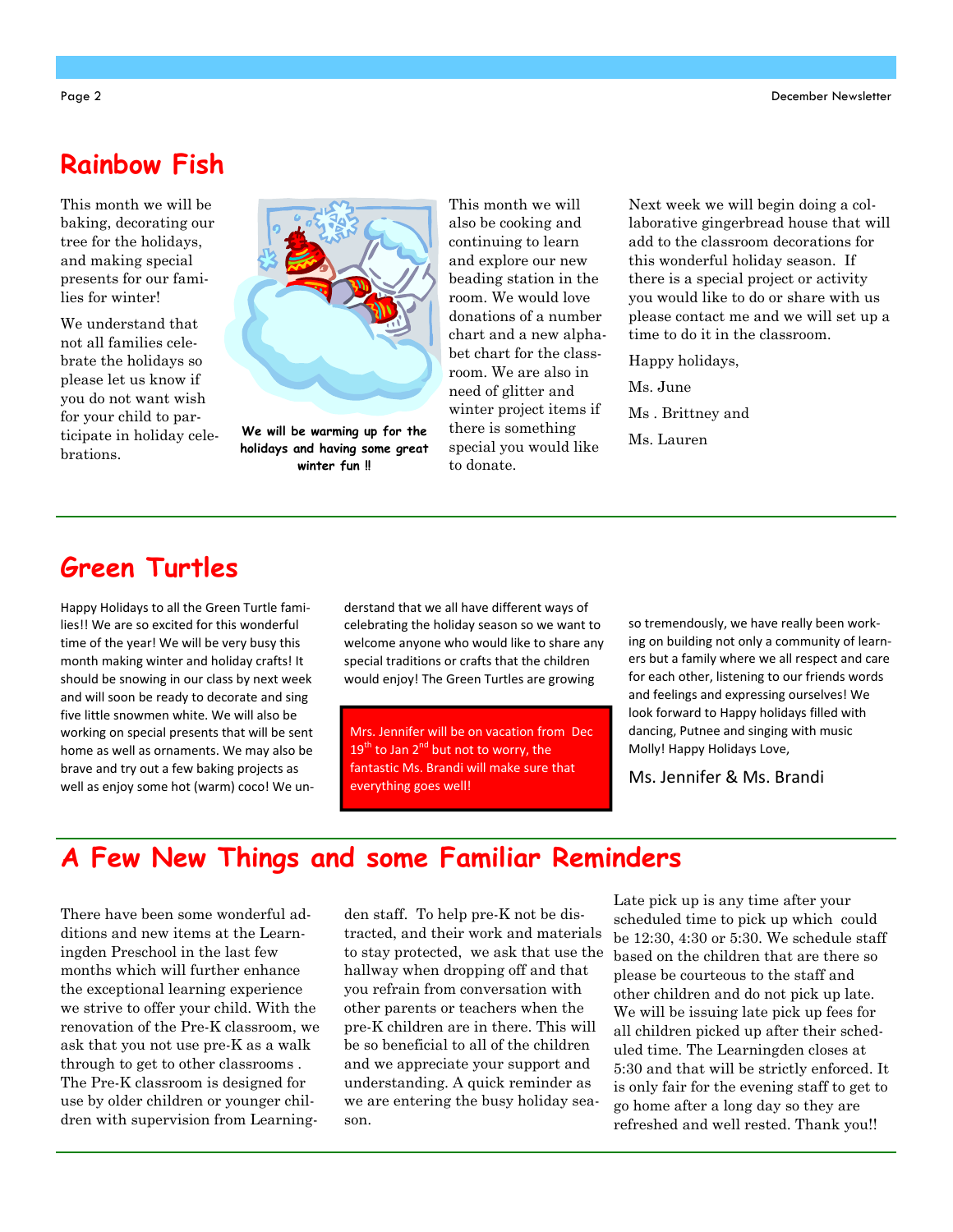#### Page 3

#### **Calendar and Wish List**

December 6th - Cookie Decorating at Santa Barbara Convalescent

December 23rd to 26th - The Learningden Closed for Christmas Break. We will reopen on December 27th

December 30th - Learningden Closed for New Years

Happy Holidays and Happy New Year!!!

Wish List Glitter Winter crafts Pine Cones



**Winter is Here !!** 

#### **Hanukah Celebration**

During the week of December 12th at the Learningden we will be learning about Hanukkah. The children will have a chance to play with dreydl, and color in Hanukkah Menorahs. We will also be reading books about the story of Hanukkah and learning some songs. We will share some potato latkes with apple sauce. We are also planning an making home made apple sauce with the children which will

then be shared at the celebration. This will be a fun time with songs and stories meant to convey a very basic understanding of Hanukkah. At The Learningden we introduce all of the holidays to the children so that they have a basic idea of different cultures, and traditions. We hope to instill a view of the world that the children will learn to embrace and celebrate the different traditions and cultures

that other families might have that are different than their own. We are excited about this and looking forward to a fun month of learning and being together.

Ms Lauren and Ms. Amalie



### **What is growing in our Outdoor Classroom??**

In November, all of the classes enjoyed exploring the themes of farming and harvest through activities, art materials, literature, and handson in the garden.

The outdoor classroom December curriculum themes include the water cycle, winter environments, arctic life, and forest animals. We'll be making new discoveries experimenting with water, steam, and ice. The children will be creating glittery winter artwork, and we have begun working on our holiday pomanders!

It has been a great time working with your children and I look forward to exploring, creating and discovering the wonder of the outdoor environment and green education in the new Year! I hope that everyone

had a wonderful holiday season! Ms. Ildi